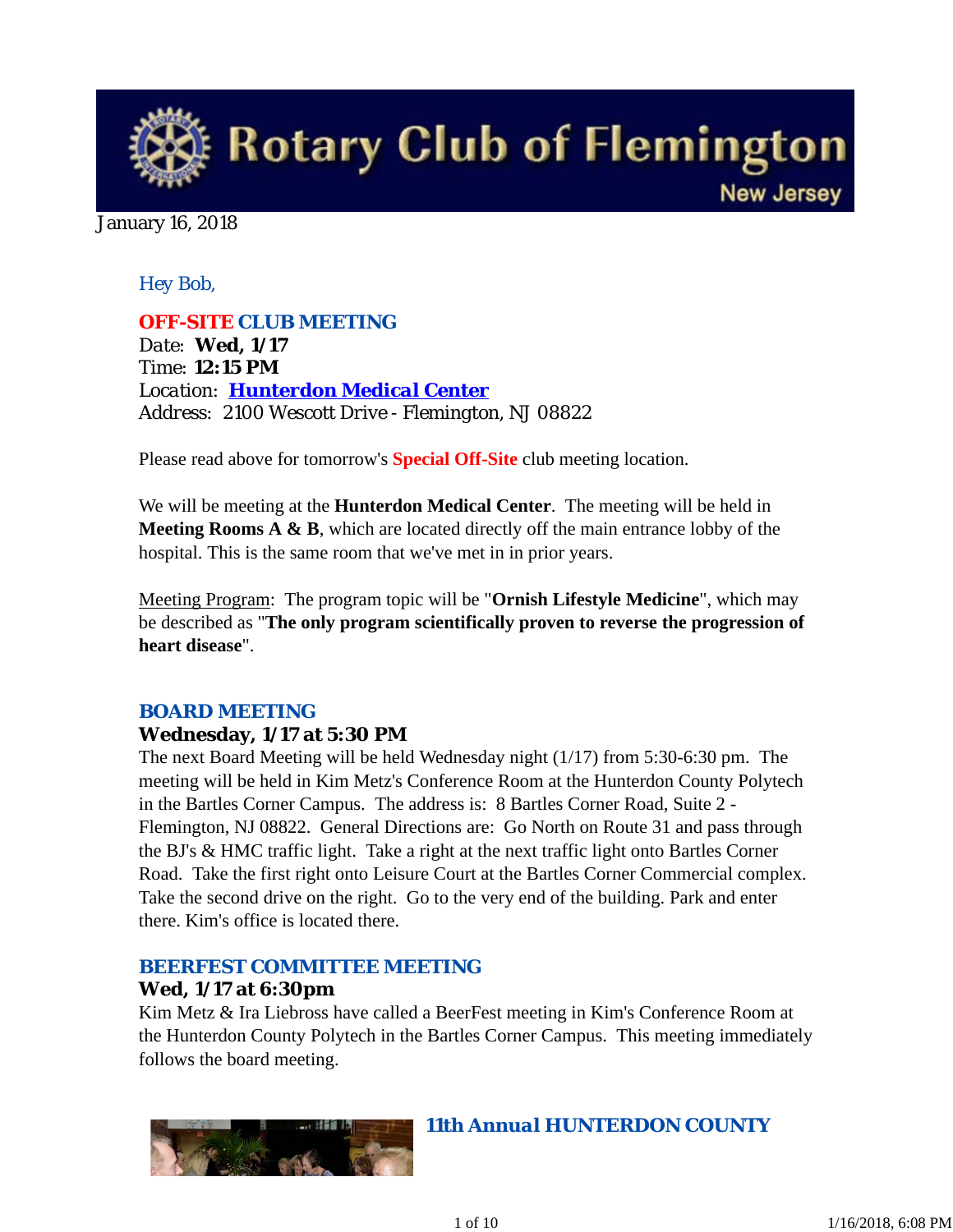

**Monday, February 26, 2018 5:00 to 7:00pm** H.C.R.H.S. Commons 29 Junction Road - Flemington, NJ

Hundreds of soup lovers countywide will attend the event at Hunterdon Regional High School Commons on Monday, February 26, 2018.

An **admission fee and a food donation to the Food Pantry** entitles you to enjoy samplesize cups of any and all entered soups, plus the opportunity to vote for your favorite. At the end of the evening, two trophies will be awarded, one for PEOPLE'S CHOICE and one for JUDGE'S CHOICE and each champion will have the honor of displaying the coveted SOUPER BOWL TROPHIES in their restaurant for the year. An additional award will be presented for the BEST VISUAL PRESENTATION so be creative in your table presentation. **Click Here** to visit the website for more information.

#### **Admission Cost**:

- *Ages 9 & Up*: **\$15 per person** + a **can of food** to donate to the local food pantries.
- *Ages 5 to 8*: **\$5 per person** + a **can of food**.
- *Ages 4 & Younger*: **Free**.

**Click Here** to view a PDF of the **Restaurant Registration Form**.

#### **RESTAURANT ENTRY DEADLINE IS Early February 2018**

A limit of 20 participating restaurants will be accepted on a first-come, first-served basis. One soup entry per restaurant.

#### **YOUR PARTICIPATION HELPS FIGHT HUNGER IN HUNTERDON!!!**

All net event proceeds will be donated to the Food Pantries of Hunterdon County. The following are the Food Banks supported:

- **Delaware Valley Interfaith Council**
- **Fisherman's Mark**
- **Flemington Area Food Pantry**
- **North Hunterdon Food Pantry**
- **Open Cupboard Food Pantry**
- **Starfish Food Pantry**

#### **Joint Effort by the Hunterdon County Rotary Clubs**

This event is organized and run as a joint effort by the Rotary Clubs of Flemington, Clinton Sunrise, North Hunterdon, Lambertville-New Hope, Whitehouse and the Hunterdon Horizon eClub. We are service clubs dedicated to helping people in our community and throughout the world. The event is held at the end of February in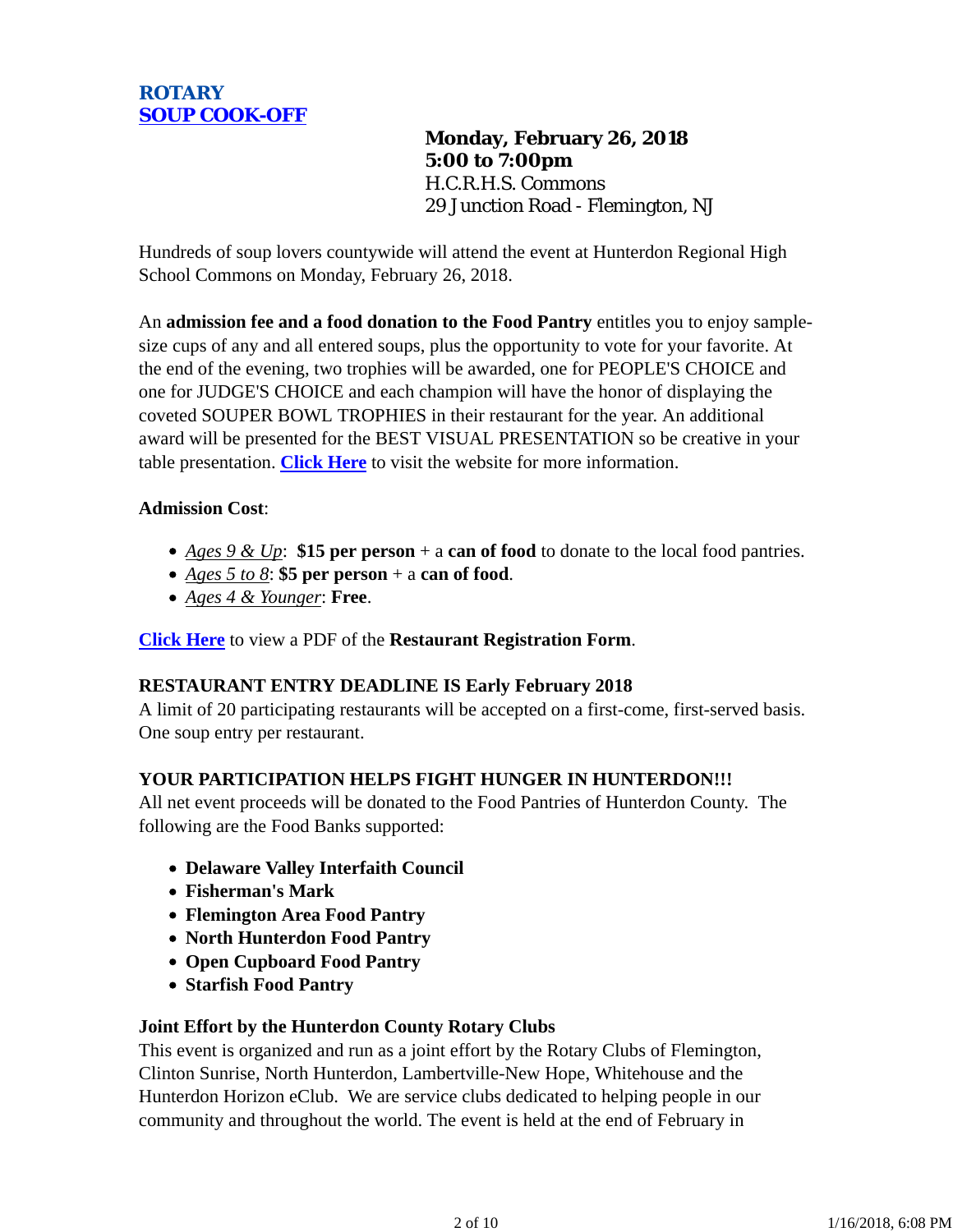recognition of Rotary International's Anniversary, which had it's very first meeting on February 23, 1905 in Room 711 of the Unity Building in Chicago as convened by Rotary founder Paul P. Harris

Questions? Contact Event Chair, **Mick Schaible** with any questions or comments. He can be reached at **(609)460-4530** or by email at **Soup@FlemingtonRotaryNJ.org**.



# *Rotary Club of Flemington OFF-SITE MEETINGS for January 2018*

In typical fashion, Copper Hill Country Club will be closed during the month of January. Therefore, the January 2018 meetings will be held **off-site**. We will resume meetings back at Copper Hill on Wed, February 7, 2018. The following is the list of off-

site meetings for January:

Wed, 1/03: **OFFSITE** Meeting at **55 Main**. Wed, 1/10: **OFFSITE** Meeting at **Dockside Market & Grill** Wed, 1/17: **OFFSITE** Meeting at the **Hunterdon Medical Center** Wed, 1/24: **OFFSITE** Evening Meeting at **Jake's Restaurant** (**5-7pm**). Nibbles & Noshes in the upper bar. *Note that this is an evening meeting*. Wed,  $1/31$ : **OFFSITE** Meeting at the \*\*To Be Determined\*\*

# *RIDES for JOHN ZULLO* **From Sandy Clark Updated 1/16/2018**

Following is an updated schedule for driving John Zullo to Wednesday Rotary meetings during the next several weeks. This will be revised as necessary in each weekly E-Monger. Scheduled drivers should contact Sandy Clark at least 24 hours before the Wednesday meeting if they are unable to drive. At the same time, John will call the scheduled driver at least a day in advance if he does not plan to attend the meeting.

# **Schedule of Drivers for John Zullo**:

- Jan. 17 Ken Skowronek
- Jan. 24 No Ride Needed.
- Jan. 31 Dick Stothoff
- Feb. 07 Terry Martin
- Feb. 14 Harry Mazujian
- Feb. 21 Sandy Clark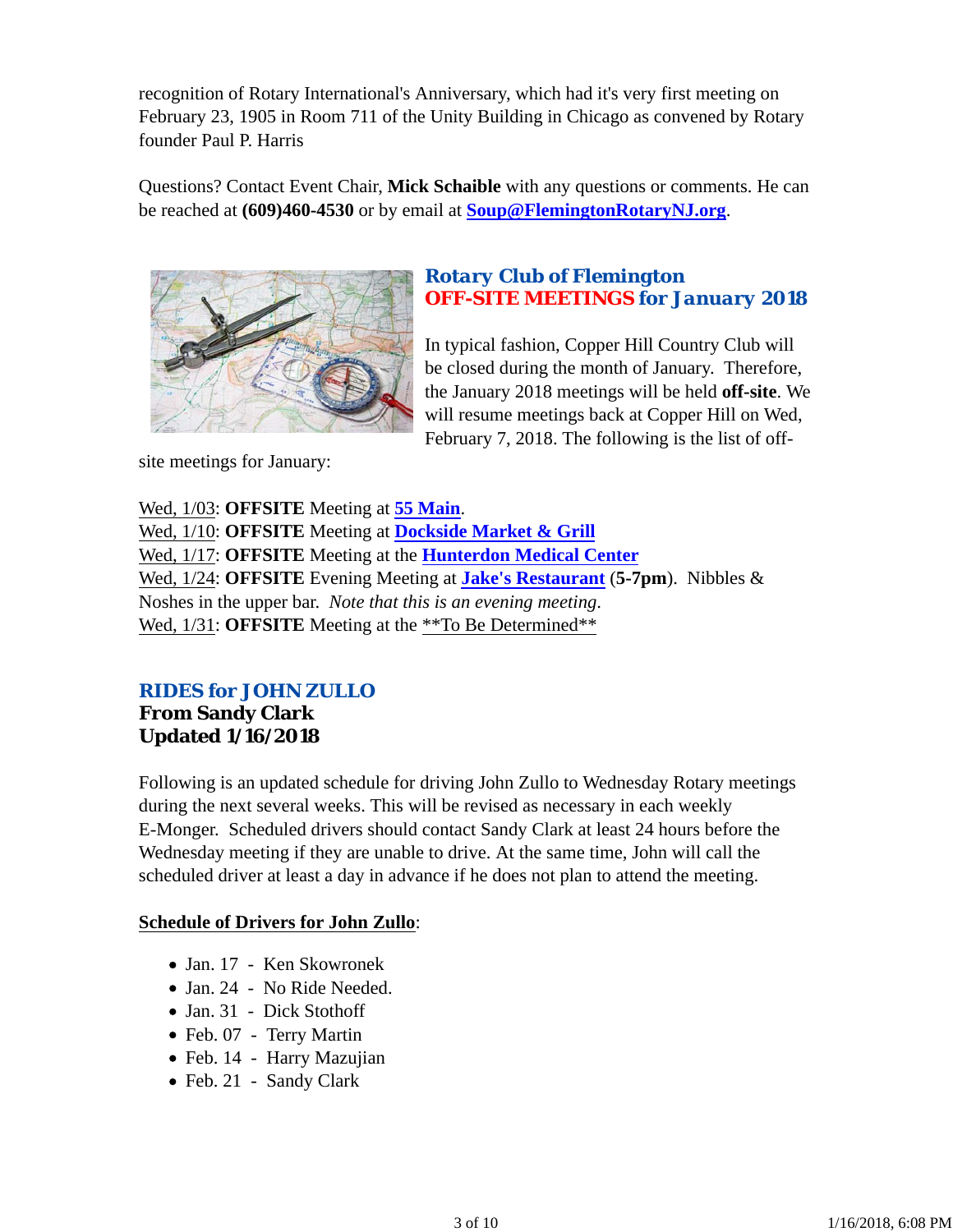# *NEW MEMBER* **Jeffrey Moore**

The Membership Committee, Board and Club have approved **Jeff Moore** for membership in the Rotary Club of Flemington. Jeff was proposed by Joe Ziegler. He will have the classification of "**Education - Secondary**". Jeff is the Superintendent for the Hunterdon Central Regional High School. He resides in Delran, NJ.

Jeff has completed his new member orientation. **His new member induction ceremony has been scheduled for Wed, 2/7 at Copper Hill**.



# *Find us on Facebook*

Click the image to the left to connect with the Rotary Club of Flemington, NJ on Facebook.



# *The Flemington Rotary MEMBER DIRECTORY Is Updated on the Website*

A PDF copy of the Club Directory kept on the club website, located on the password protected "**Members Only**" page. To access this, simply goto **www.FlemingtonRotaryNJ.org** and click on "Members

Only" in the upper left. The page is password protected. If you do not have the password, simply email us and request it.

If you see any updates that need to be made (a change of address, email, phone number, something is not listed correctly, etc.), please email Sandy Clark and request any changes to be made. **Click Here** to generate an email to Sandy.



# *SPEAKERS & PROGRAMS BEING SOUGHT*

Mick Schaible is looking for some ideas for upcoming meeting programs and speakers. If you have any leads, please pass them onto Mick, who will follow-up to schedule the speaker.

**Click here** to generate an email directly to Mick.



*HUNTERDON COUNTY CHAMBER OF COMMERCE*

As you know, the Rotary Club of Flemington is a member of the H.C. Chamber of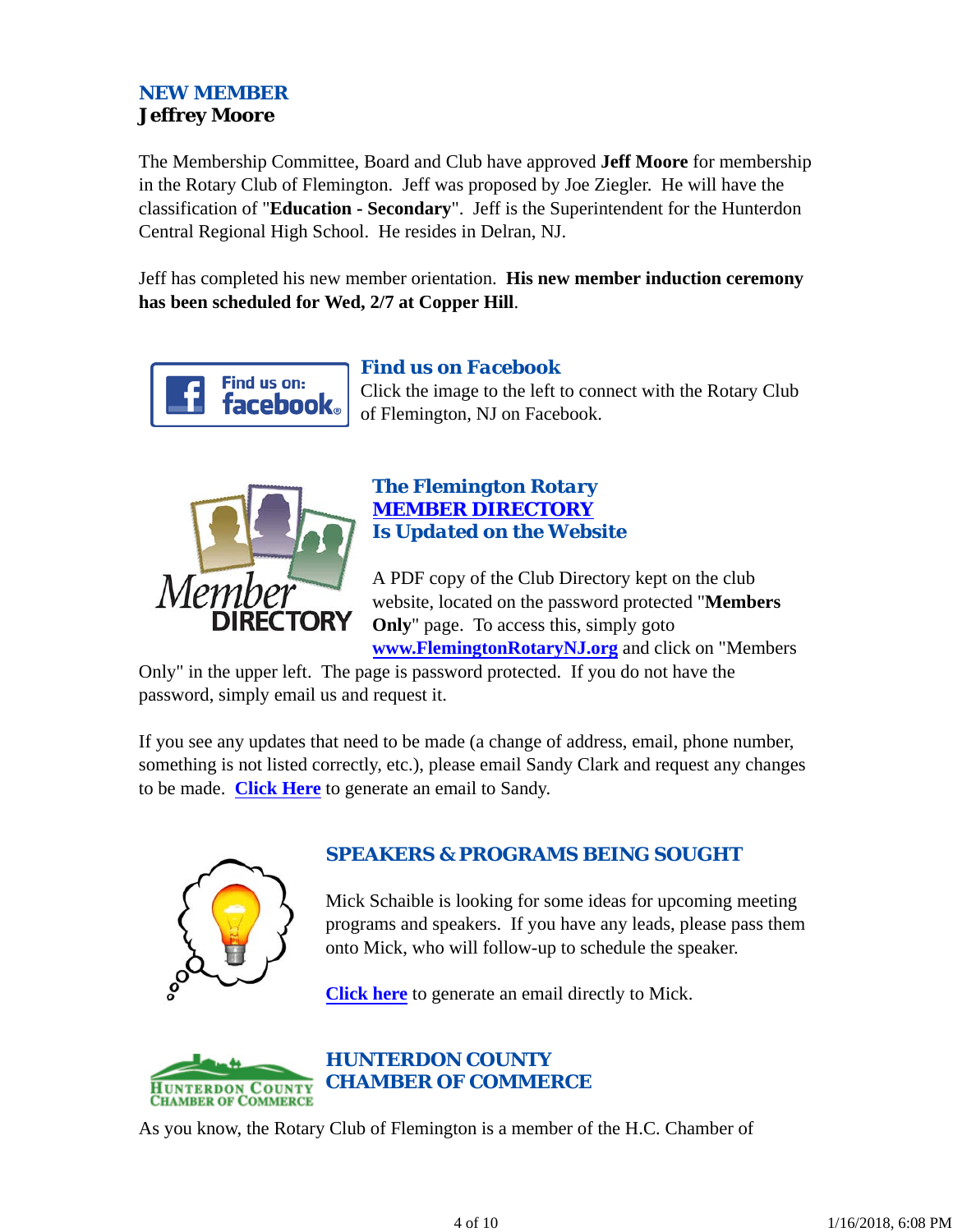Commerce. This enables all Rotarians the ability to attend a Chamber function as a "member". If someone asks you what your business is, you would explain that you are a member representing the Rotary Club of Flemington. **Click Here** to visit the Chamber website for a listing of upcoming events.

## *ROTARY DISTRICT 7510 NEWS*

**Click Here** to read the current news from our Rotary District 7510.

## *UPCOMING DATES TO NOTE:*

January 2018: \*\***Refer to the Article Above for the list of Off-Site Meetings during the month of January 2018**.

Wed,  $2/07$ : Club Assembly + Jeff Moore Official Induction. Wed, 2/14: Jim Davidson: Gold Star Mothers' Pilgrimage of 1930 Wed, 2/21: TBA. Wed, 2/28: TBA.

**Next RCOF Board Meeting:** Wed, 1/17 at 5:30 PM (Usually the 3<sup>rd</sup> Wed). **Next Membership Meeting:** Wed, 2/14 at 1:30 PM (Usually the 2<sup>nd</sup> Wed).

#### **Upcoming RCOF Club Events, Fundraisers, Fellowship Events, Etc**.:

2/26 (Mon): Hunterdon County Rotary Soup Cook-Off 9/29 (Sat): Flemington Rotary BeerFest

**Rotary District 7510 Events & Functions:**

To Be Announced.

## *COMMITTEE LIST:*

**Click Here** to download the listing of all current Club Committee's and its members.

## *"MEMBERS ONLY" WEBSITE:*

# **Click Here for the Members Only section of the website to find:**

1) The "Membership Proposal Form" to propose a new member.

- 2) New Member Information.
- 3) An Online Copy of the Club Membership Directory.
- 4) A Link to All Photos Albums of the Club.

## *ROTARY WEBSITE LINKS:*

Rotary International: **www.Rotary.org** Rotary District 7510: **www.RotaryNJ.org**

## *NEARBY ROTARY CLUB MEETINGS:*

As A Rotarian, you are Welcome to attend a Rotary Club meeting anywhere in the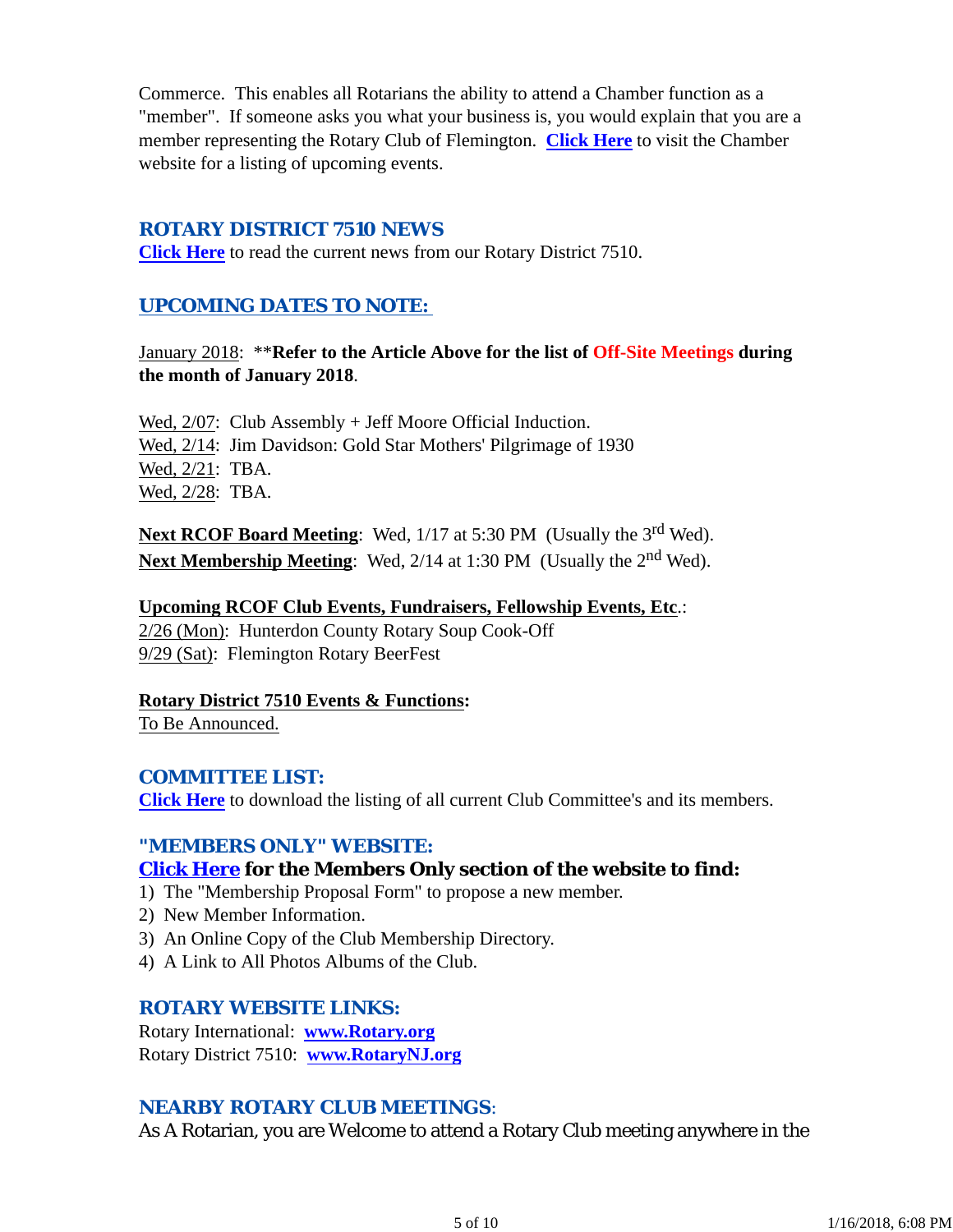world. Click here for the Rotary Club Locator App. Or see below for some local meetings:

## Mondays

**Lambertville/New Hope** (6:30 pm) - Lambertville Station Restaurant; 11 Bridge Street, Lambertville NJ 08530

**Piscataway** (12:15 pm) - Radisson Hotel; 21 Kingsbridge Road, Piscataway, NJ 08854

## Tuesdays

**Whitehouse** (12:15 pm) - Max's 22; 456 Route 22 West, Whitehouse Station, NJ 08889 **Princeton** (12:15 pm) - The Nassau Club; 6 Mercer Street, Princeton, NJ 08540 **Bridgewater-Bound Brook** (12:15 pm) - Arbor Glenn; 100 Monroe St, Bridgewater 08807

# Wednesdays

**Branchburg Township** (7:30 am): Stoney Brook Grille; 1285 Route 28, North Branch, NJ 08876

**Flemington** (12:15pm): Copper Hill Country Club; 100 Copper Hill Road, Ringoes, NJ 08851

**Hillsborough Township** (6:15 pm): Pheasant's Landing; 311 Amwell Road (Rt. 514), Hillsborough, NJ 08844

## Thursdays

**Clinton Sunrise** (7:30 am): Clinton Fire Department; New Street, Clinton, NJ 08809 **Somerville/Bridgewater** (12:15 pm): Bridgewater Manor; 1251 US Highway 202/206, Bridgewater, NJ 08807

**Trenton** (12:15 pm): Freddie's Tavern; 12 Railroad Avenue, West Trenton, NJ 08628

# Fridays

**North Hunterdon** (12:15 pm): Beaver Brook County Club; 25 County Club Drive, Annandale, NJ 08801

**Princeton Corridor** (12:15pm): Hyatt Regency; 102 Carnegie Center, Rt. 1 North, Princeton, NJ 08540

eClub **Rotary eClub of Hunterdon Horizon**: View website for meetings or online makeups.

# RI President's Call for Action in **2017-2018**: **"Rotary: Making a Difference" Rotary Club of Flemington - Our 94th Year**

Founded October 3, 1923 \* Charter #1529 \* District 7510

| Club President  | <b>Kim Metz</b> |
|-----------------|-----------------|
| President-Elect | $ **$ Open**    |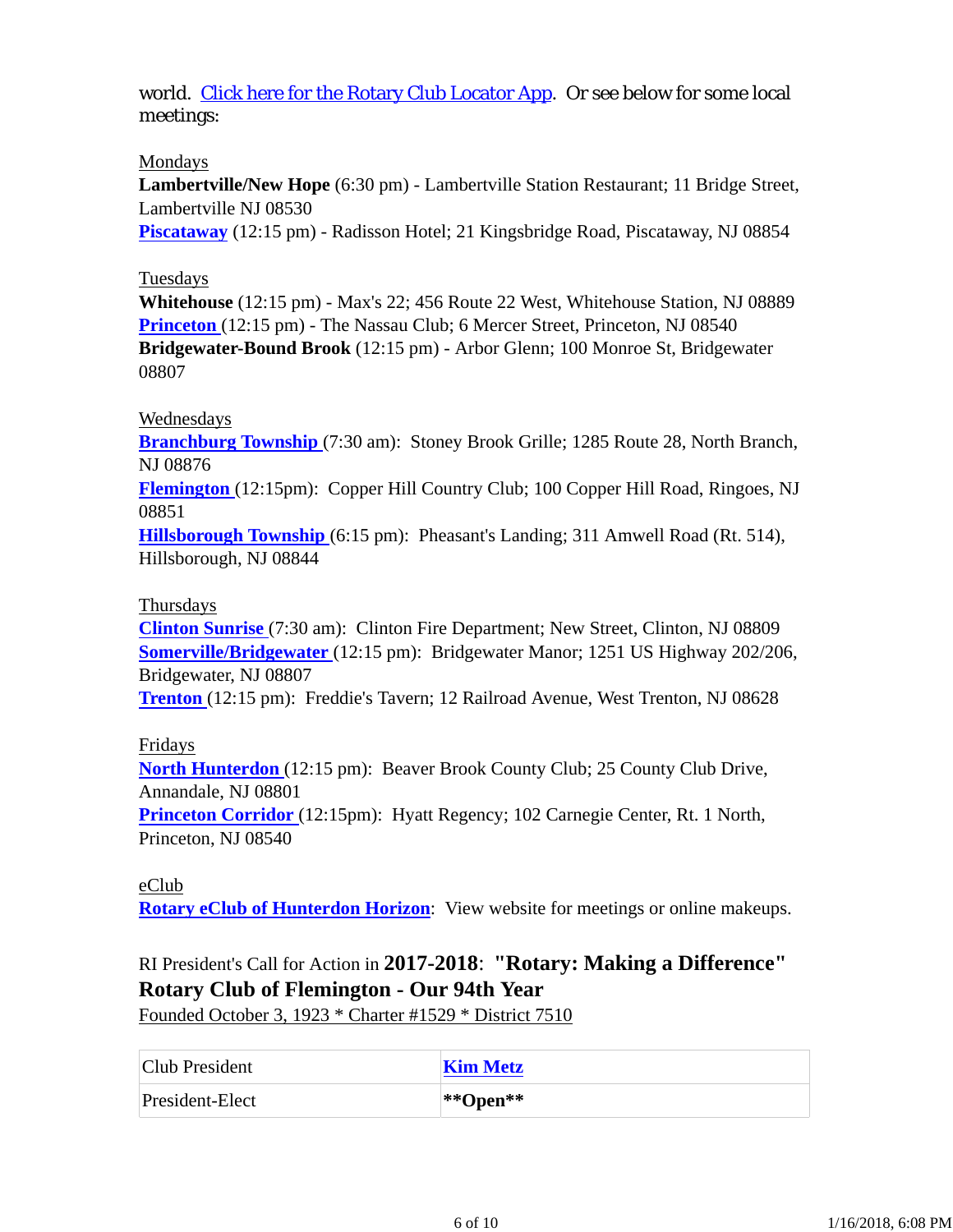| Secretary                                                    | <b>Kyle Fogarty</b>                                    |  |  |  |
|--------------------------------------------------------------|--------------------------------------------------------|--|--|--|
| Treasurer, General                                           | <b>Nik Kritharis</b>                                   |  |  |  |
| Treasurer, Lunch                                             | <b>Ken Skowronek</b>                                   |  |  |  |
| <b>Board Member</b>                                          | <b>D.J. Wright</b> (immediate Past-President)          |  |  |  |
| <b>Board Member</b>                                          | <b>Sandy Clark</b>                                     |  |  |  |
| <b>Board Member</b>                                          | <b>Joe Ziegler</b>                                     |  |  |  |
| Sergeant-at-Arms                                             | Ann del Campo                                          |  |  |  |
| R.I. President                                               | Ian H.S. Riseley (Sandringham, Victoria,<br>Australia) |  |  |  |
| District Governor (DG)                                       | <b>Bob Zeglarski</b> (Roselle-Rosselle Park)           |  |  |  |
| District Governor Elect (DGE)                                | <b>John Shockley</b> (Hillsborough)                    |  |  |  |
| District Governor Nomimee (DGN)                              | <b>Ann Walko</b> (Watchung-Warren)                     |  |  |  |
| <b>Assistant District Governor (ADG)</b>                     | <b>Albert Varga</b> (Lambertville-New Hope)            |  |  |  |
| Club Meetings: Wednesday, 12:15 pm, Copper Hill Country Club |                                                        |  |  |  |

100 Copper Hill Road, Ringoes 08551





**MISSION STATEMENT:** The mission of Rotary International is to assist and guide Rotarians and Rotary clubs to accomplish the Object of Rotary to ensure Rotary's continuing relevance and to help build a better world, emphasizing service activities by individuals and groups that enhance the quality of life and human dignity, encouraging high ethical standards, and creating greater understanding among all people to advance the search for peace in the world.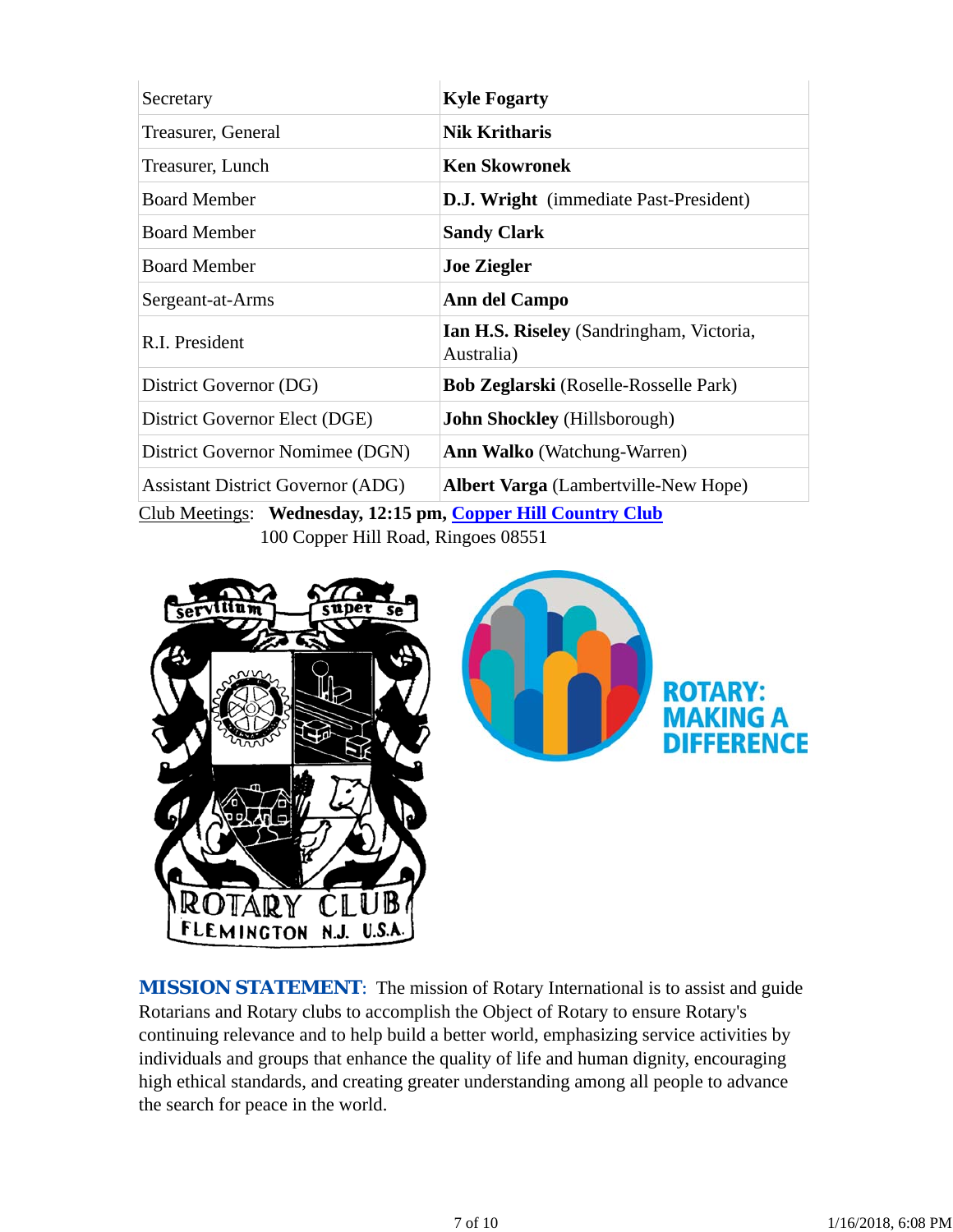**THE OBJECT OF ROTARY:** The object of Rotary is to encourage and foster the ideal of service as a basis of worthy enterprise and, in particular, to encourage and foster:

**1st**: The development of acquaintance as an opportunity for service;

**2nd**: High ethical standards in business and professions, the recognition of the worthiness of all useful occupations, and the dignifying of each Rotarian's occupation as an opportunity to serve society;

**3rd**: The application of the ideal of service in each Rotarian's personal, business and community life;

**4th**: The advancement of international understanding, goodwill, and peace through a world fellowship of business and professional persons united in the ideal of service.

**THE 4-WAY TEST:** "Of the things we think, say or do:

**1st**: Is it the Truth?

2<sup>nd</sup>: Is it Fair to all concerned?

**3rd**: Will it build goodwill and better friendships?

**4th**: Will it be beneficial to all concerned?"

## *ROTARY's AVENUE'S OF SERVICE*:

**1)** Through **Club Service**, we have fun, build lasting friendships, and make sure that our club runs well.

**2)** Through **Vocational Service**, we volunteer our professional skills to serve others and promote integrity in everything we do.

**3)** Through **Community Service**, we address local needs and work with our community to bring lasting improvements.

**4)** Through **International Service**, we meet humanitarian needs around the globe and promote world understanding and peace.

**5)** Through **Youth Service**, we work with young people to help them become the next generation of leaders, visionaries, and peacemakers.

#### **2017-2018 CLUB MEMBER ROSTER Rotary Club of Flemington, NJ**

| <b>Current Number of Members: 37</b> |  |
|--------------------------------------|--|
|--------------------------------------|--|

| <b>Rotarian</b>              | <b>Member Since</b> | <b>Classification</b>                    |
|------------------------------|---------------------|------------------------------------------|
| Bohler, Herbert C. (Herb)    | 1977                | <b>Specialty Advertising</b>             |
| Chittenden, Robert L. (Bob)  | 2003                | M.E.F.P. Consulting Engineering          |
| Clark, Arthur L. (Sandy)     | 1987                | Printing                                 |
| Davidson, James G. (Jim)     | 2002                | <b>Rubber Products</b>                   |
| del Campo, Ann               | 2016                | Scientist & Farmer                       |
| Ferrari, Frederick J. (Fred) | 1964                | Orthodontia                              |
| Fisher, Charles H. (Charlie) | 1961                | <b>Funeral Services</b>                  |
| Fisher, Thomas H. (Tom)      | 2012                | <b>Property &amp; Casualty Insurance</b> |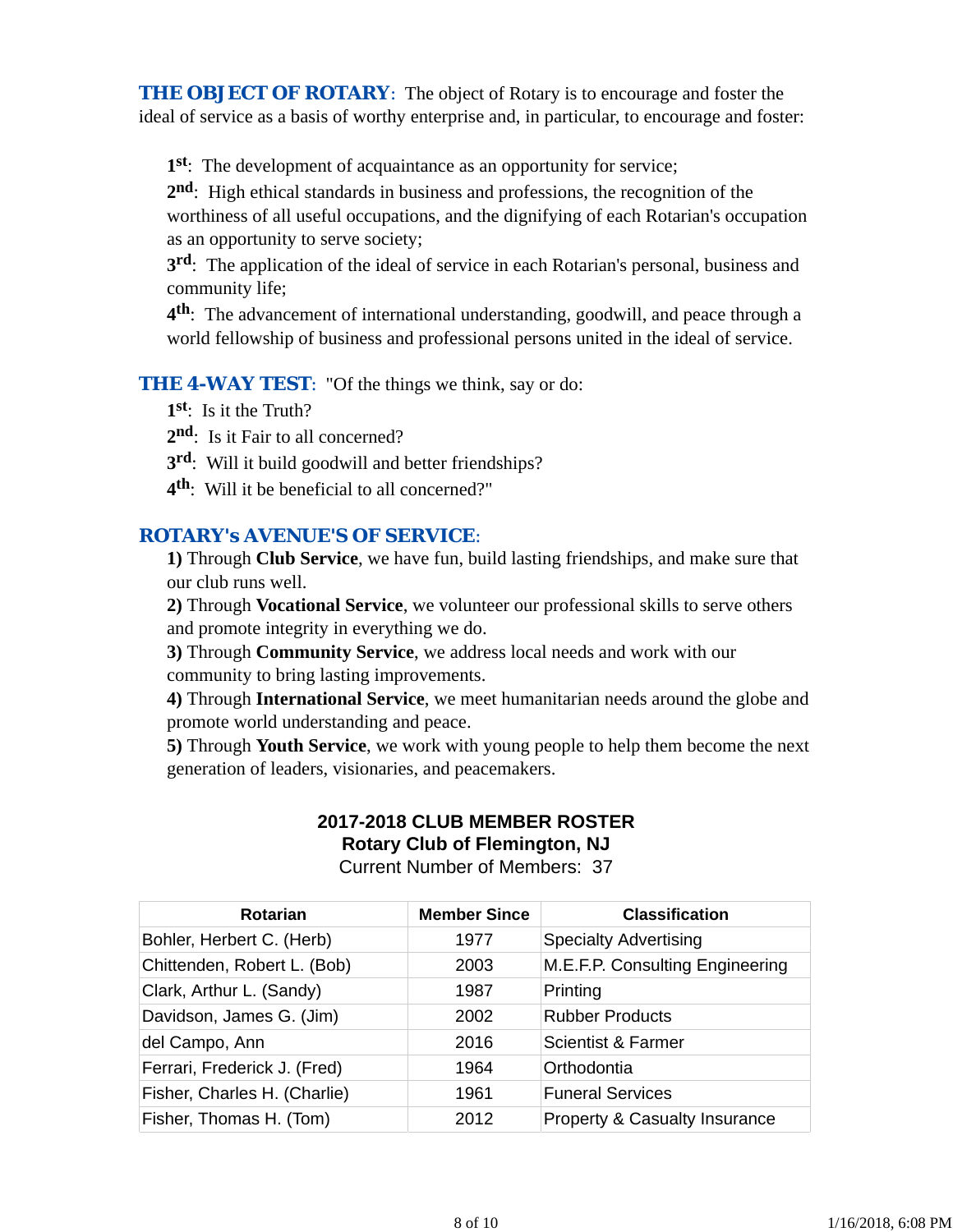| <b>Fogarty, Kyle M.</b>           | 2017 | <b>Financial Advisor</b>          |
|-----------------------------------|------|-----------------------------------|
| Harrison, Jeffrey (Jeff)          | 1996 | Psychotherapy                     |
| <b>Hyatt, Frederic D. (Fred)</b>  | 2017 | <b>Retired - Aerospace</b>        |
| Kamnitsis, Christopher P. (Chris) | 2001 | <b>Financial Planning</b>         |
| Kritharis, Nikolaos (Nik)         | 2016 | Dentistry                         |
| Liebross, Ira                     | 1997 | <b>Family Medicine</b>            |
| Loew, Darren                      | 2002 | Orthodontics                      |
| Martin, Teresa (Terry)            | 1993 | Solid Waste/Recycling             |
| Mazujian, Harry                   | 2004 | Clergy                            |
| McWilliams, Nancy                 | 1992 | Psychotherapy                     |
| Metz, Kim                         | 2007 | <b>Technical Education</b>        |
| <b>Moore, Jeffrey (Jeff)</b>      | 2018 | <b>Education - Secondary</b>      |
| Muller, George D.                 | 1964 | <b>Cut Glass Manufacturing</b>    |
| Newland, Robert D. (Bob)          | 1998 | Insurance                         |
| Ownes, Terry M.                   | 1987 | <b>Floor Covering</b>             |
| Phelan, Christopher J. (Chris)    | 2009 | <b>Chamber Of Commerce</b>        |
| Randolph, R. Wayne                | 1982 | Veterinary Medicine               |
| Ruberto, Johanna S.               | 2016 | <b>High School Administration</b> |
| Schaible, R. Michael (Mick)       | 1998 | <b>Appraisal Services</b>         |
| Skowronek, Kenneth J. (Ken)       | 1994 | <b>Family Law</b>                 |
| Sollner, Richard F. (Dick)        | 1962 | Air Transportation                |
| Stothoff, Richard H. (Dick)       | 1966 | <b>Sanitary Engineering</b>       |
| Widico, Karen A.                  | 1997 | <b>Public Health Services</b>     |
| Williams, Gwen                    | 1991 | Purchasing/Manufacturing          |
| Wise, Robert (Bob)                | 1992 | <b>Hospital Administration</b>    |
| Woske, Harry                      | 1977 | Cardiology                        |
| Wright, Daniel J. (D.J.)          | 2003 | <b>Funeral Services</b>           |
| Ziegler, Joseph E. (Joe)          | 1988 | <b>Investment Advisor</b>         |
| Zullo, John J. (Johnnie)          | 1987 | <b>Chemical Engineering</b>       |

Yours in Rotary Service, Bob Chittenden

**Rotary Club of Fleminton, NJ** PO Box 751 - Flemington, NJ 08822 www.FlemingtonRotaryNJ.org

Providing "Service Above Self" Since 1923